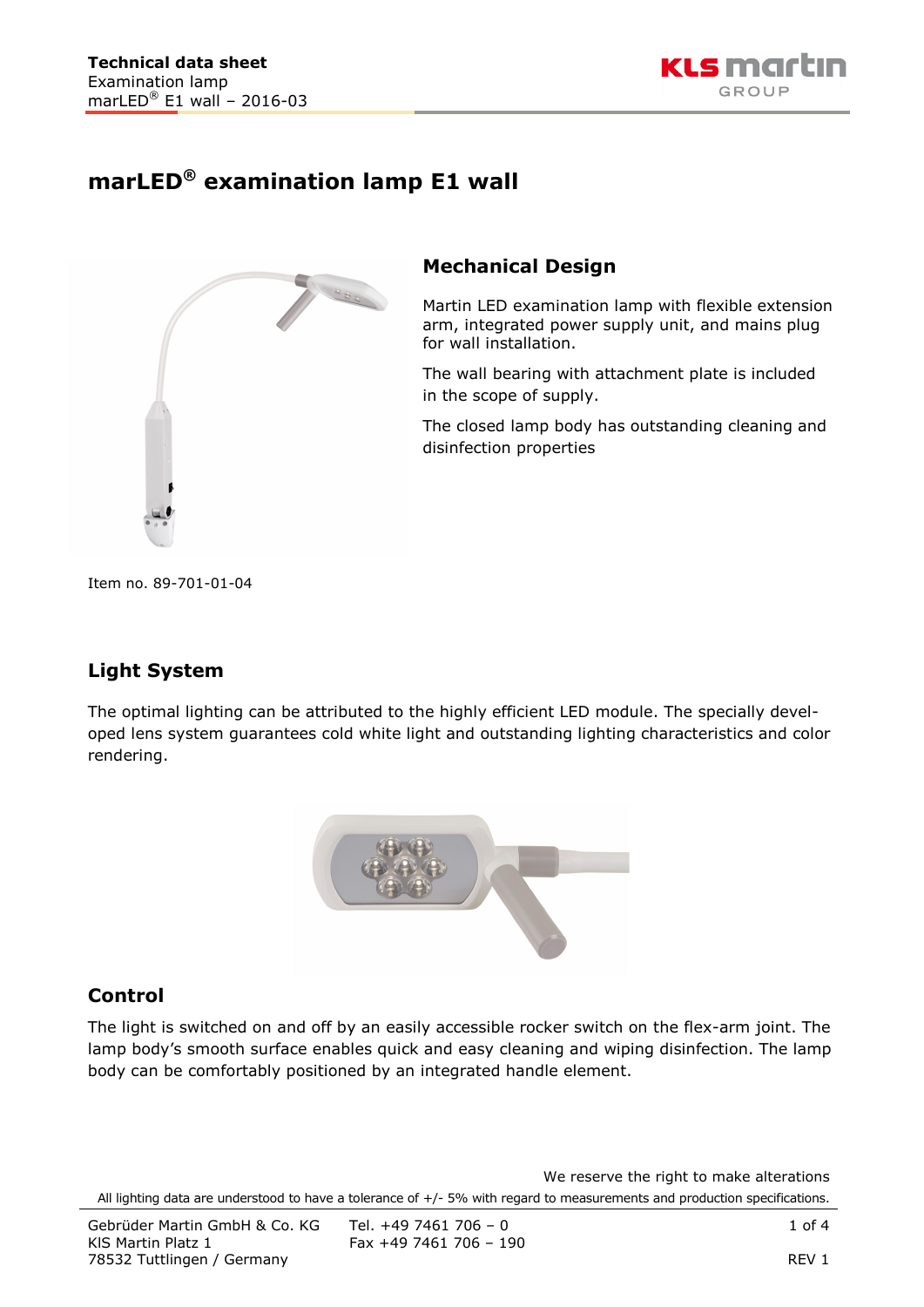

| <b>Electrical data</b>                                            | <b>Unit</b> | marLED® E1 wall             |  |  |
|-------------------------------------------------------------------|-------------|-----------------------------|--|--|
| Power supply module                                               |             | integrated in the lamp body |  |  |
| Primary connection voltage                                        | $\vee$      | 100 - 240 VAC, 50 - 60 Hz   |  |  |
| Total lamp body power<br>consumption                              | <b>VA</b>   | 11.2-17.5                   |  |  |
| Lamp power consumption                                            | W           | $\overline{7}$              |  |  |
| Voltage on wall or ceiling<br>mounting location                   | $\vee$      | $100 - 240$ VAC             |  |  |
| Expected lifetime of the lamp                                     | h.          | 50.000                      |  |  |
| Focus / light field adjustment                                    |             | Fixed                       |  |  |
| Spare lamp                                                        |             | from KLS Martin             |  |  |
| The electronics meet the<br>requirements according to             |             | IEC 60601-1                 |  |  |
| Classification acc. to German<br><b>Medical Devices Act</b>       |             | I                           |  |  |
| Protection class acc. to IEC 601                                  |             | II                          |  |  |
| Degree of protection support<br>arm system                        |             | Protection class I          |  |  |
| Degree of protection light body                                   |             | <b>IP20</b>                 |  |  |
| Conformity                                                        |             | <b>CE</b>                   |  |  |
| Euro-plug* with C7/C8 coupling<br>included in the scope of supply |             | Yes                         |  |  |
| *Country-specific plugs are also available on request.            |             |                             |  |  |

We reserve the right to make alterations

All lighting data are understood to have a tolerance of +/- 5% with regard to measurements and production specifications.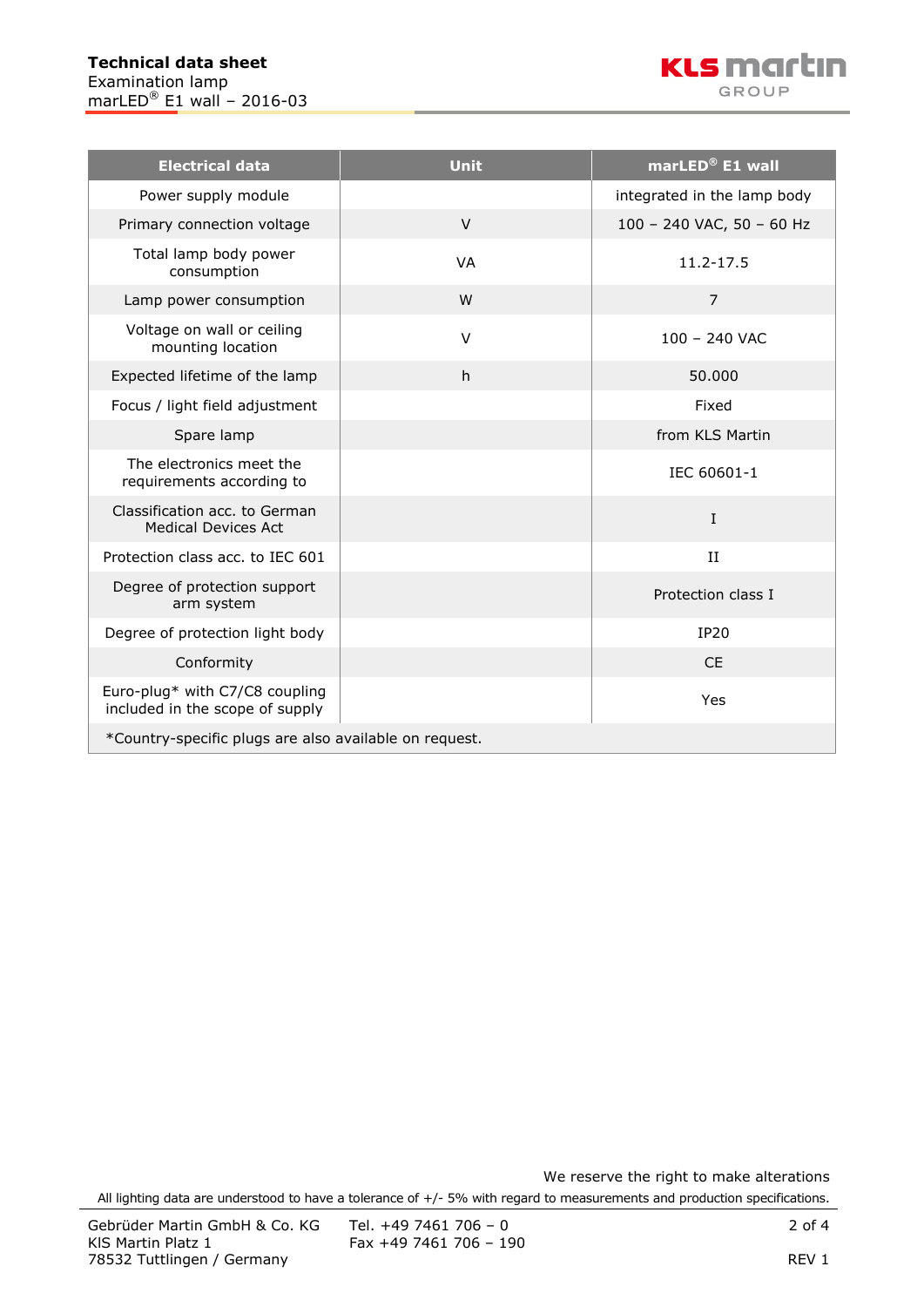| Light technical data                                 | <b>Unit</b>            | marLED® E1 mobile |
|------------------------------------------------------|------------------------|-------------------|
| Central illuminance at a distance<br>of $0.5m$       | $\mathsf{I}\mathsf{x}$ | 50,000            |
| Light field diameter<br>(d10, distance 0.5 m)        | mm                     | 180               |
| Light field diameter<br>(d50, distance 0.5 m)        | mm                     | 100               |
| Color temperature:                                   | K                      | 4,400             |
| Color rendering index<br>$[Ra (1 - 8)]$              |                        | >93               |
| Lighting depth<br>(without refocusing) L1 / L2       | mm                     | 663               |
| Operating range from - to<br>(without refocusing)    | mm                     | $0 - 663$         |
| UV radiation strength for wave<br>lengths $<$ 400 nm | W/m <sup>2</sup>       | 0.05              |

| <b>Mechanical Data</b>                                          | <b>Unit</b>  | marLED <sup>®</sup> E1 wall |
|-----------------------------------------------------------------|--------------|-----------------------------|
| Operating forces on light body                                  | N            | acc. to standard            |
| Action radius                                                   | mm           | 1000                        |
| max. horizontal weight force                                    | N            | 32.37                       |
| Total weight                                                    | kg           | 1.4                         |
| Permissible ambient temperature<br>range during operation       | $^{\circ}$ C | +10°C /+35°C                |
| Storage temperature                                             | $^{\circ}$ C | +70°C /-20°C                |
| Pin-mounting $\emptyset$ (with locking<br>screw and cable hole) | mm           | approx. 16                  |
| Light body height<br>(without sterile handle)                   | mm           | 26                          |
| Light body dimensions                                           | mm           | 188x82                      |

We reserve the right to make alterations All lighting data are understood to have a tolerance of +/- 5% with regard to measurements and production specifications.